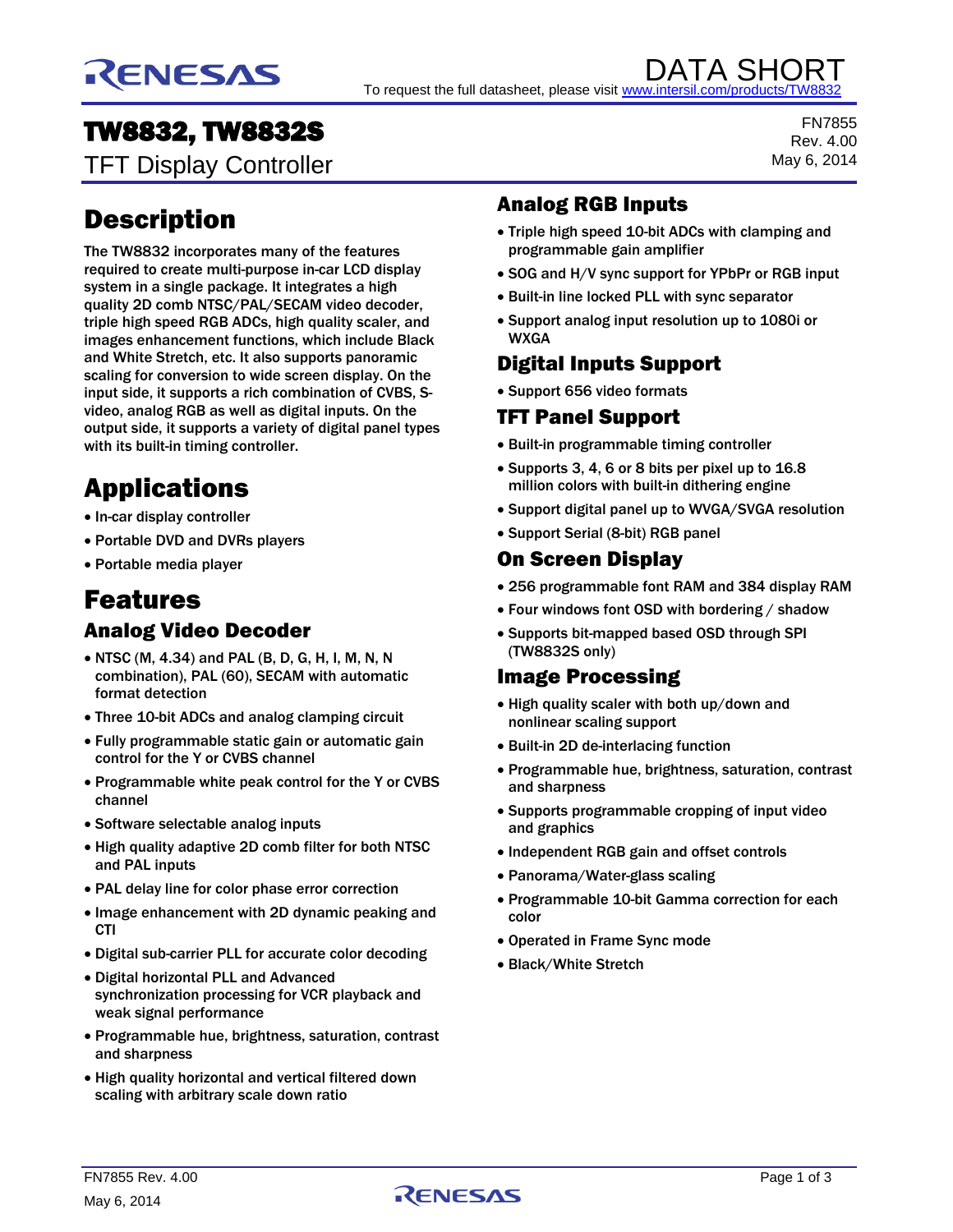## Clock Generation

- Spread spectrum clock
- Modulation frequency and spread width are selectable

#### Power Management

- Supports functional based independent
- power down
- 1.8/3.3 V operation

#### Miscellaneous

- Supports 2-wire serial bus interface
- Built-in single LED back light controller
- Built-in VCOM DC voltage
- Built-in VCOM analog amplitude
- Built-in DC-DC convertor
- Single 27MHz crystal
- 80-pin LQFP package



#### FIGURE 1. FUNCTIONAL BLOCK DIAGRAM